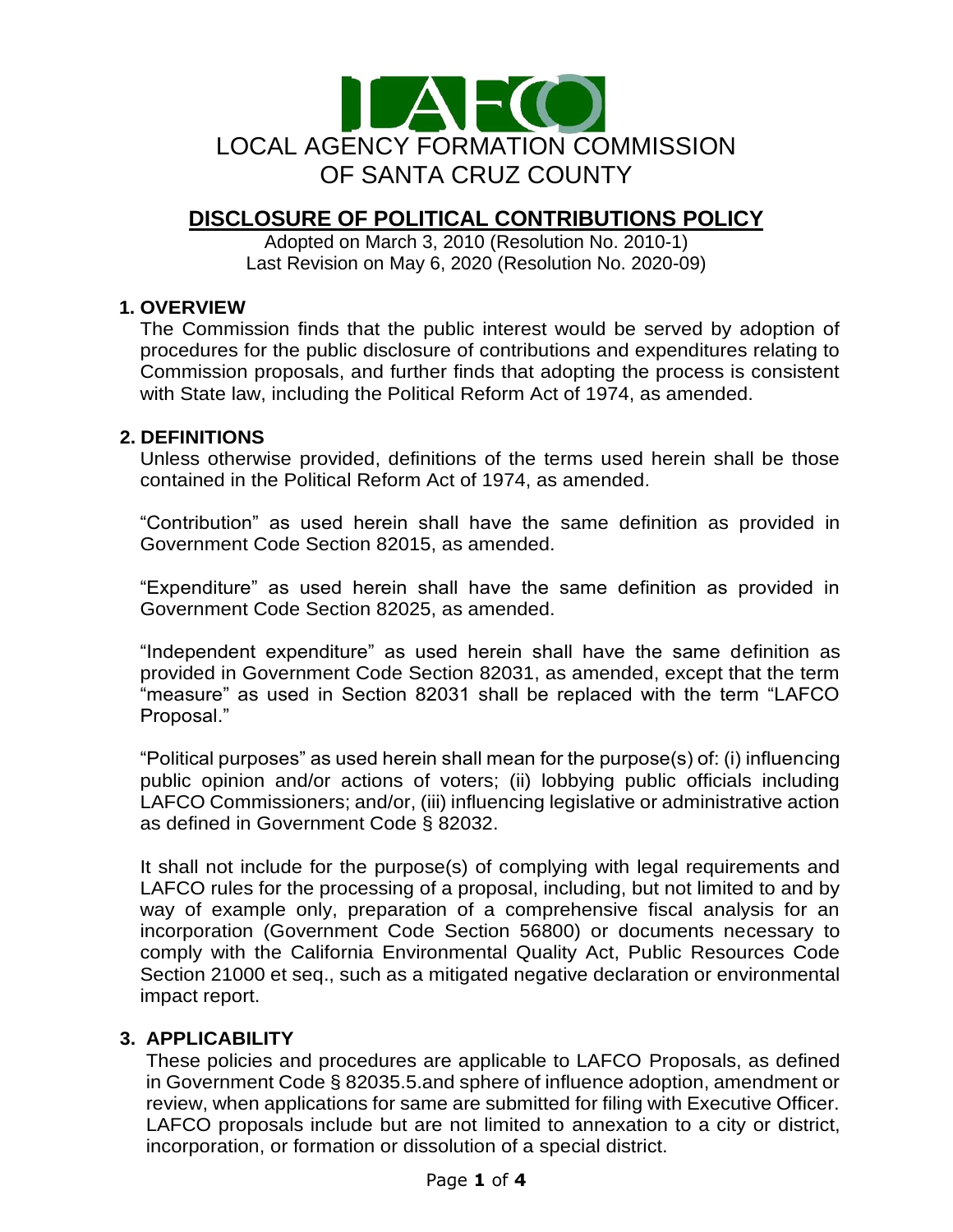## **4. GENERAL REQUIREMENTS OF DISCLOSURE**

Any person or combination of persons who directly or indirectly makes an expenditure or independent expenditure for political purposes of \$1,000 or more in support of, or in opposition to, a change of organization, reorganization, or sphere of influence adoption or amendment proposal submitted to the commission shall comply with the reporting and disclosure requirements of Article 2.5 (commencing with Section 84250) of Chapter 4 of the Political Reform Act (Government Code §§ 81000 et seq.). Such reporting and disclosure requirements, except as otherwise excluded herein, extend to those required by the Fair Political Practices Commission Regulations regarding such disclosures and shall include disclosure of contributions, expenditures and independent expenditures.

A committee primarily formed to support or oppose a LAFCO proposal shall file all statements required under Chapter 4 of the Political Reform Act except that, in lieu of the statements required by Sections 84200 and 84202.3, the committee shall file monthly campaign statements from the time circulation of a petition begins until a measure is placed on the ballot or, if a measure is not placed on the ballot, until the committee is terminated pursuant to Section 84214.

The committee shall file an original and one copy of each statement on the 15th day of each calendar month, covering the prior calendar month, with the clerk of the county in which the measure may be voted on. If the petition results in a measure that is placed on the ballot, the committee thereafter shall file campaign statements required by Chapter 4. In addition to any other statements required by Chapter 4, a committee that makes independent expenditures in connection with a LAFCO proposal shall file statements pursuant to Section 84203.5.

## **5. CERTAIN REPORTS AND DISCLOSURES**

This policy also requires that the persons subject to it comply with the regulations regarding the names of campaign committees, disclosures of the sources of mass mailings, and disclosures of the source of automated telephone calls under Government Code Sections 84501 et seq. and the regulations of the Fair Political Practices Commission implementing those sections.

#### **6. FILING OFFICE**

All reports and disclosures required hereunder shall be filed with the Santa Cruz County elections official, who the Santa Cruz LAFCO hereby designates as a deputy of LAFCO for purposes of receiving and filing such reports. LAFCO Commissioners (Regular and Alternate) and staff (Executive Officer, Legal Counsel, Commission Clerk, and Analysts) submit their annual Statement of Economic Interests (Form 700) by using the County's e-filing system. This online platform is managed and operated by the County Clerk/Elections Department.

For this purpose, forms developed by the Fair Political Practices Commission for disclosures relating to ballot measures shall be used as specified by the Santa Cruz County Elections Office. Acceptable methods of filing or delivery shall conform to those applicable to elections relating to ballot measures. Copies of filed statements will be available to any person upon payment of 10¢ per page.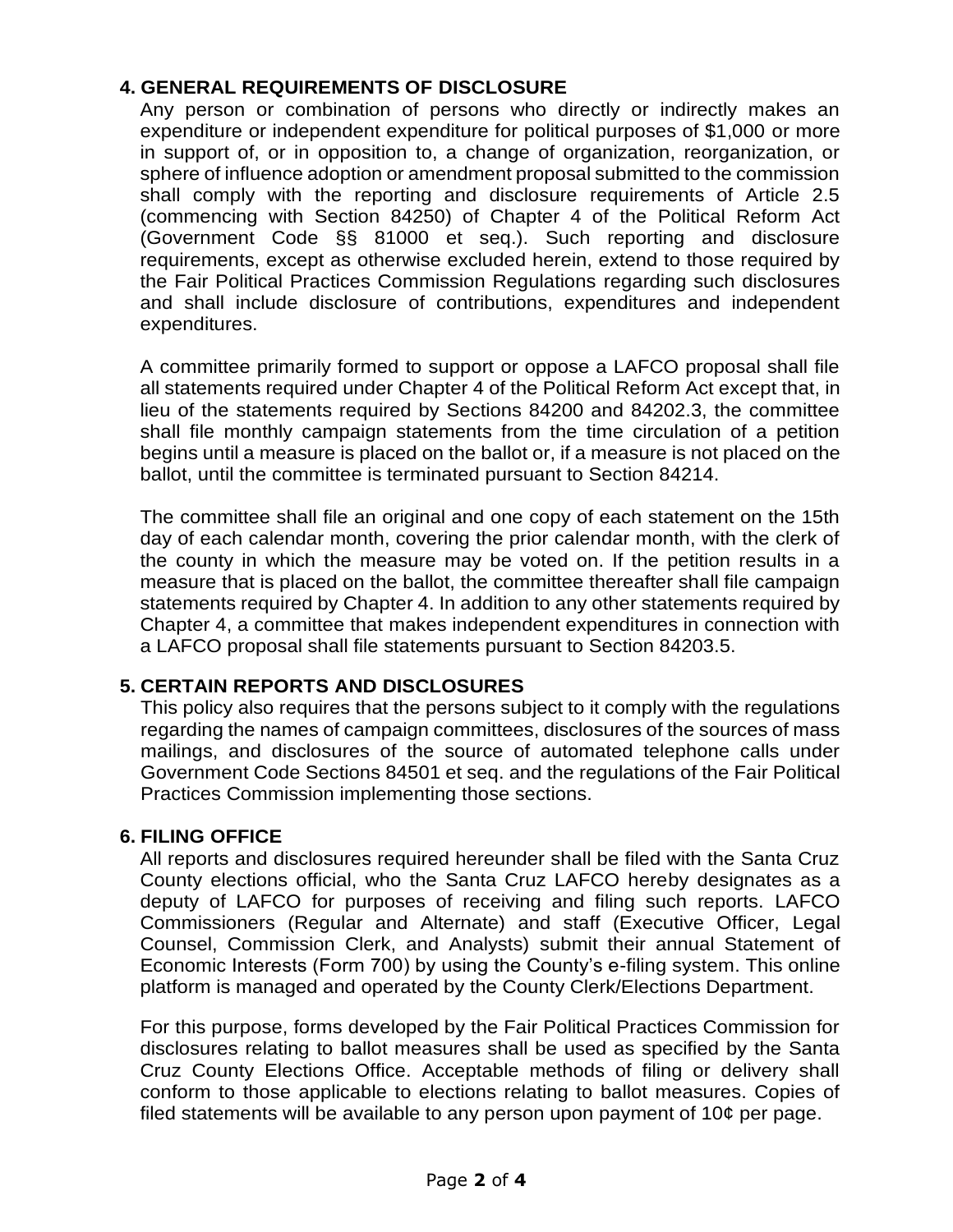## **7. FILING SCHEDULE**

Prior to a LAFCO decision by resolution on an application, any required disclosures shall be filed with the Santa Cruz County Elections Department no later than twelve days before the noticed date of the public hearing or continued deliberation or discussion on the proposal at LAFCO. The period covered by this report shall be from any prior filing period to seventeen days preceding the LAFCO hearing date.

Additionally, contributions and expenditures for the period commencing sixteen days before the LAFCO meeting and ending one day before the LAFCO meeting shall also be filed with the Santa Cruz County Elections Department within 24 hours of receipt or expenditure but in no event later than 24 hours before the LAFCO meeting begins. Should the LAFCO hearing or deliberation or discussion be continued to additional dates, or be accepted for reconsideration, the foregoing periods apply for expenditures or contributions received after the initial date and prior to the subsequent dates. Additionally, contributions and expenditures from any prior filing period to seven days after a decision has been made, shall be filed with the Elections Department no later than fourteen days after a decision has been made.

After a final LAFCO decision by resolution and until the completion of protest and election proceedings, disclosures shall conform to all requirements for campaign committees pursuant to the Political Reform Act. For purposes of determining the deadlines by which such reports and disclosures must be filed, the term "election" as used in the Political Reform Act for determining such deadlines shall mean the date of the originally scheduled commission hearing on a proposal for organization, reorganization, or sphere of influence adoption or amendment. If no hearing date has been scheduled at the time a person becomes subject to disclosure under this policy, he or she shall request that the executive officer establish a date to serve as the "election" date for this purpose. The executive officer shall establish a date, such as, but not limited to, the date which is 6 months after the first filing with the commission regarding the proposal, and inform the requestor of that date in writing.

## **8. NOTICE**

The following notice shall be printed on the Commission's application forms, the resulting notices of public hearing, the agenda of each meeting, and the Commission's website:

"Pursuant to Government Code Sections §56100.1, §56300(b), §56700.1, §59009, and §81000 et seq., and Santa Cruz LAFCO's Policies and Procedures for the Disclosures of Contributions and Expenditures in Support of and Opposition to proposals, any person or combination of persons who directly or indirectly contributes a total of \$1,000 or more or expends a total of \$1,000 or more in support of or opposition to a LAFCO Proposal must comply with the disclosure requirements of the Political Reform Act (Section 84250). These requirements contain provisions for making disclosures of contributions and expenditures at specified intervals. Additional information may be obtained at the Santa Cruz County Elections Department, 701 Ocean Street, Room 210, Santa Cruz CA 95060 (phone 831-454-2060)."